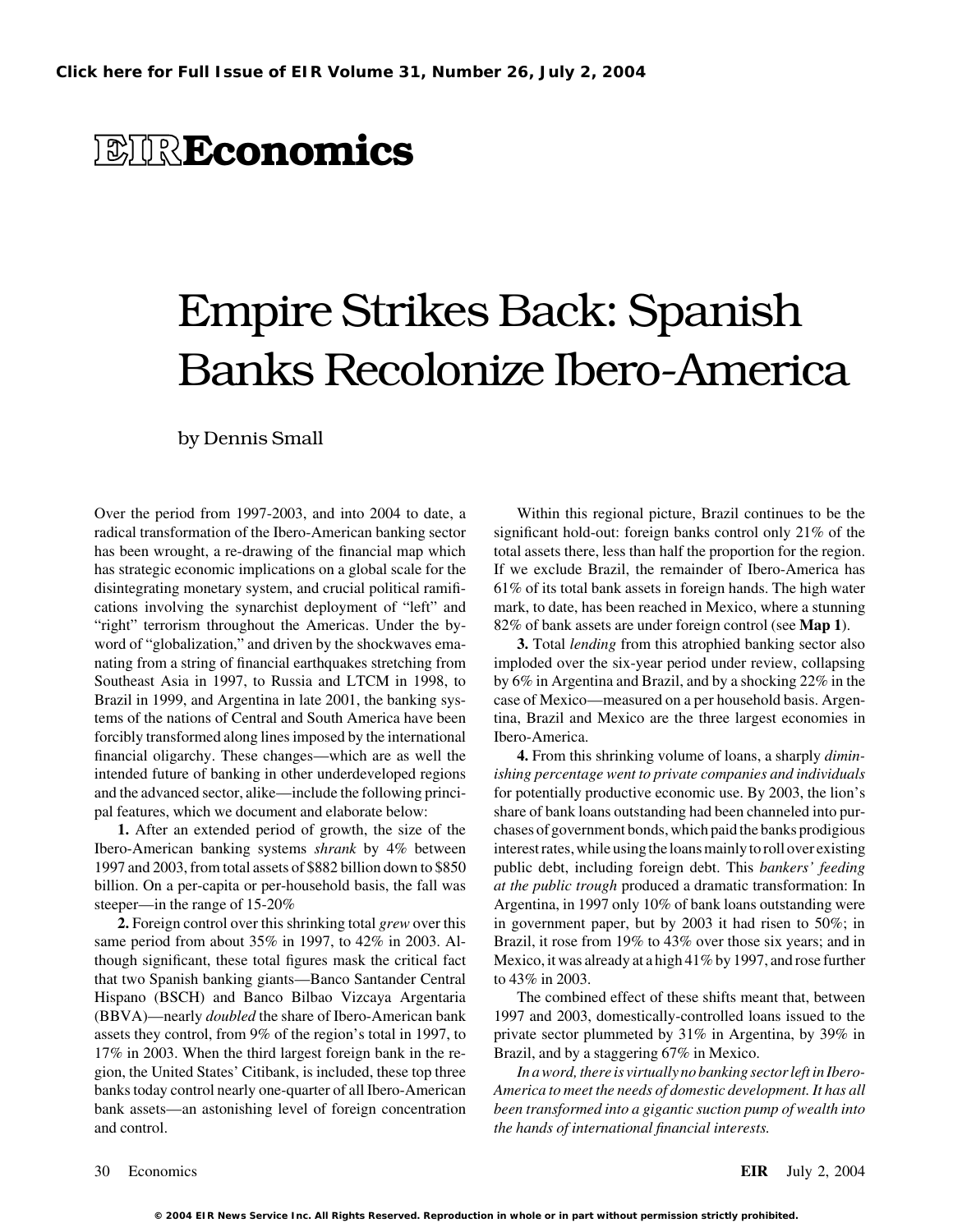# MAP 1 **Foreign Bank Control of Assets, by Country**

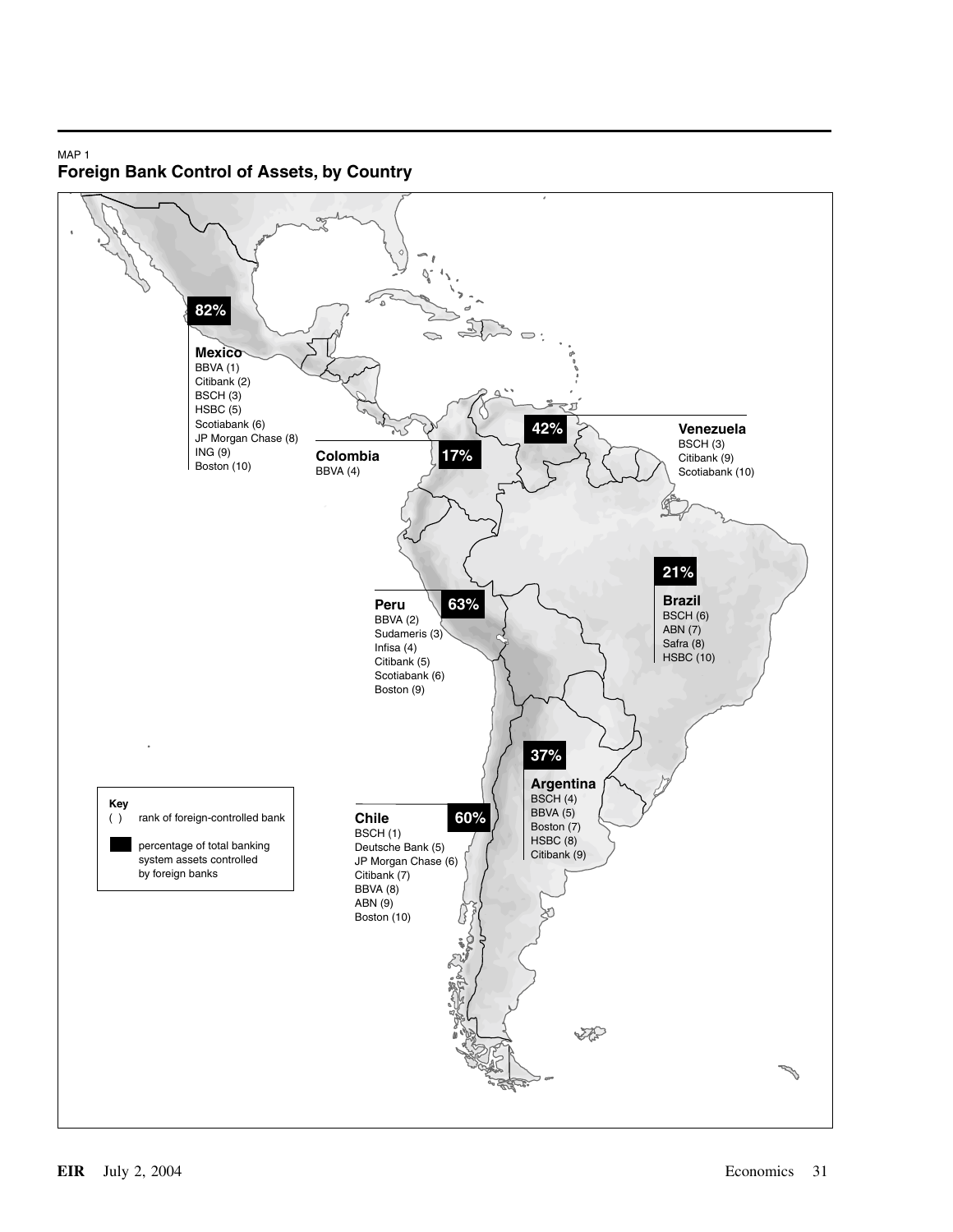into globalized banking—under which no sovereign Nation- economic activity. Good banking is like the circulatory sysstate shall survive—is the above-mentioned **BSCH,** the tem of a living body, which delivers abundant cheap credit to largest bank in Spain, and the sixth largest in Europe. The all areas of productive economic activity. Today, the nations BSCH, with 15 banks spread across Ibero-America, is the of Ibero-America don't even own their own blood. second largest bank in the sub-continent, with \$77 billion in • *There is no longer a significant distinction between* assets. Only the state-owned giant Banco do Brasil is larger, *domestic debt and foreign debt* in developing sector nations.

oligarchic banker who is widely estimated to be the richest ways (such as the domestic issuance of dollar-denominated man in Spain. He is an open advocate of speculative bank- government bonds), and were thus de facto foreign obligaing—he calls this "pure banking"—rather than industrial fi- tions. For all intents and purposes, that process is now comnancing, and he has forged strategic alliances between the plete: the "domestic" banks holding government bonds are BSCH and a number of central players in the international now largely foreign-controlled, while the national monetary synarchist banking apparatus: the Royal Bank of Scotland systems have become progressively dollarized. (one of the most powerful British banks, with intimate family What we are looking at is a *single, global financial bub*links to the royal household); the Morgan banking empire; *ble*—not two distinct bubbles of foreign and domestic debt and the powerful Venetian insurance giant, Assicurazioni which, like a cancer, has spread into and taken over the finan-Generali, which, among other things, financed Mussolini's cial structure of every Ibero-American nation. This finding rise to power in Italy. has economic implications, regarding the process of global

Franco-ite party, the Partido Popular (PP), and its recently the steps which must be taken by nations seeking to ensure defeated Prime Minister José María Aznar. In fact, according their survival under current global conditions. to various accounts, it was Botín who "created" Aznar, flying • *The 1997-2003 issuance of a "wall of money" by the* the little known PP leader to London in his private jet for a *G-7 central banks never reached the Ibero-American finan*hush-hush meeting with select British bankers, prior to his *cial system* as such—nor was it meant to. The financial oligar-1996 election as Prime Minister. Similarly, Botin reportedly chy's policy decision to react to the global debt crises beginbrags that he "owns" Rodrigo Rato, Aznar's Finance Minis- ning in Asia in 1997, by pumping prodigious amounts of ter, who was appointed as the new head of the International liquidity into the system, went exclusively to further inflate Monetary Fund in March 2004. the speculative debt bubble held by the creditors. Thus we

put it, Botín and Aznar "wanted to put Spain back where they banking system—and especially of its potentially productive felt it belonged at the center of a resurgent hispanic world," lending to the real economy—under conditions of global hyi.e., they seek *the Spanish re-colonization of Ibero-America* perinflation. The physical economies are starving to death, *on behalf of international financial interests.* This is the fi- while the global financial system drowns in a tidal wave of nancial underpinning of the synarchist policy outlook re- speculative financial aggregates. flected in the old Carlist dream, as former Uruguayan President Juan María Bordaberry recently urged, of "the **What the Argentina Crisis Revealed** reunification, first of awareness, and then in deeds, of His- In its Aug. 27, 1997 issue, *EIR* published a feature titled panic America and the King." Or, as the aggressively nos- *British banks establish death grip over Ibero-America,* which tlagic president of the Carlist Argentine Traditionalist Broth- documented the foreign banking takeover of the region that erhood of Carlos VII, Federico Ezcurra Ortiz, stated: "We are was underway, as reflected in data covering the five-year perpart of that great Spanish empire as much as any of the regions iod between 1992 and 1997. We now return to the scene of

This summarily-described transformation of Ibero-Amer- six years from 1997 through 2003.

nations of Ibero-America, and the developing sector as a whole, as Lyndon LaRouche has frequently noted. A nation that does not control its own issuance and deployment of <sup>1. Throughout this study, when we report the *total* for Ibero-America, we are taking the sum of the seven largest economies of the region—Argentina, credit, has no</sup> Alexander Hamilton so eloquently explained in his 1790 *Re-* as their GNP's constitute about 90% of the regional total.

**5.** Leading the way in this forced march of Ibero-America *port on a National Bank* (see box), is to foster productive

with just under \$80 billion in assets. As *EIR* was the first to note, back in 1993, portions of the The BSCH is headed by Emilio Botín, a fourth-generation domestic debt were becoming "internationalized" in various

No surprise, then, that Botín is a major backer of Spain's financial disintegration; and political implications, regarding

As the Madrid correspondent for the London *Economist* have the phenomenon of a contraction of Ibero-America's

of the Peninsula." the crime, to look at what happened subsequently, over the

ican banking over the last six years has the following, In **Figure 1,** we see the evolution of the total bank assets broader implications: The of Ibero-America over these two time frames.<sup>1</sup> From 1992-• *Virtually no economic sovereignty remains* among the 1997, total assets grew by 108%, and the foreign-controlled

and credit system of a nation, as American System exponent over 80% of the total bank assets of the entire Ibero-American region, just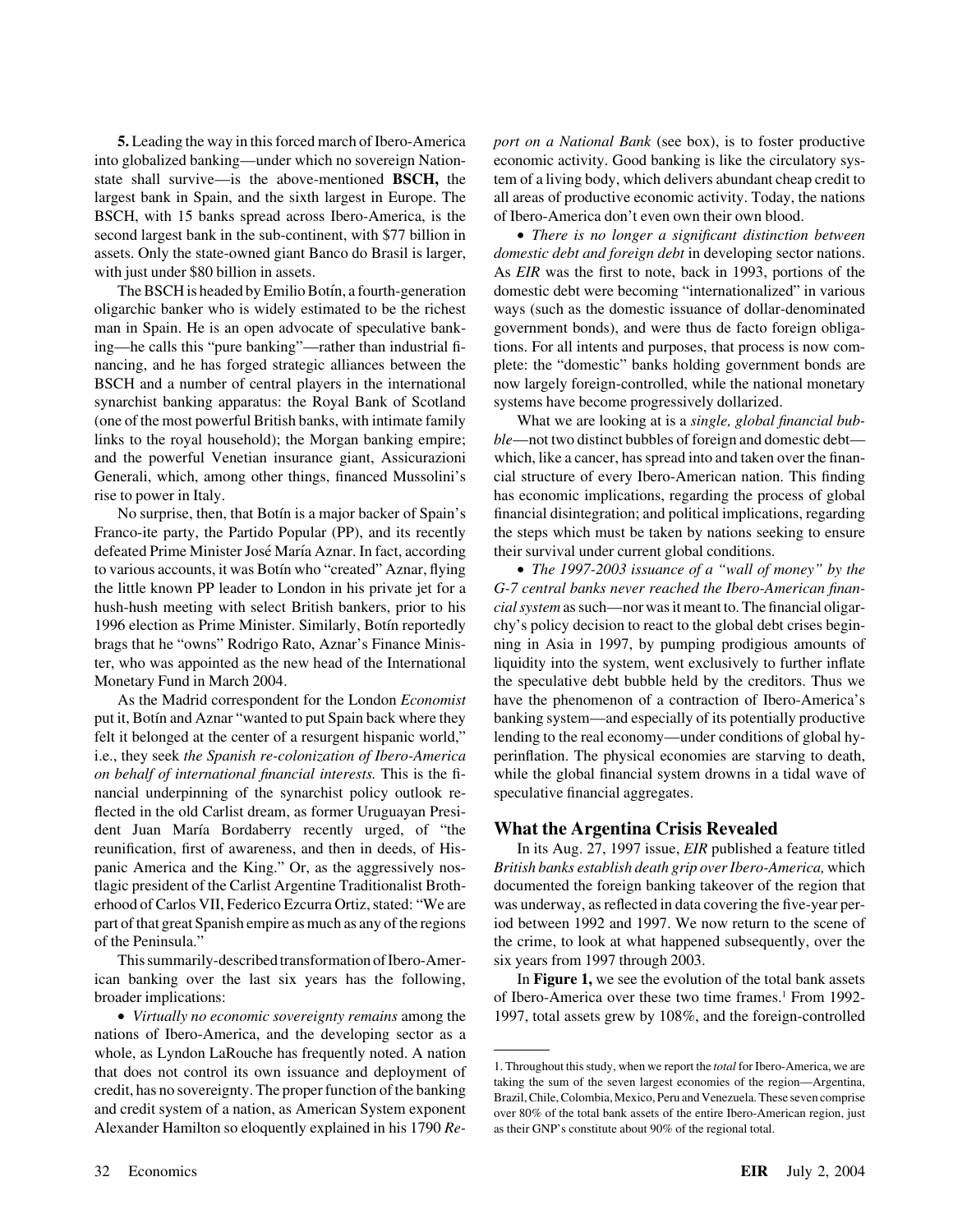### FIGURE 1 **Control of Total Bank Assets**

(Billions of Dollars)



Sources: Argentina: Central Bank; Brazil: Central Bank; Chile: Superintendency of Banks and Financial Institutions; Colombia: Banking Superintendency; Mexico: National Banking and Stock Market Commission; Peru: Superintendency of Banks and Insurance; Venezuela: Superintendency of Banks and Other Financial Institutions; Salomon Smith Barney.

portion rose from  $8\%$  of the total in 1992, to  $35\%$  in 1997.<sup>2</sup> But then from 1997-2003, total assets shrank by 4%, while the foreign controlled share kept increasing up to 42% of the total.**Figure 2** shows bank assets, by country, as of December 2003: Brazil clearly dominates, with assets of \$391 billion, which is more than double the size of the next largest banking system, that of Mexico (\$165 billion).

One of the principal reasons for the 1997-2003 contraction of bank assets across Ibero-America, is the process of forced devaluations of local currencies that accompanied the waves of speculative assaults against those nations. For example, Argentina's bank assets, as measured in dollars and pesos, moved up in one-to-one tandem between 1992 and 1997, as the parity of the Argentine peso was fixed at one to the dollar Source: Central Bank of the Argentine Republic. (see **Figure 3**). But from 1997 to 2003, assets calculated in pesos continued to rise (albeit at a slower rate than before), but those assets expressed in dollars plummeted, as a result of the massive devaluation imposed on Argentina in January 2002. In other words, the devaluation made the banking sys-

# FIGURE 2

**Bank Assets in 2003, by Country**

(Billions of Dollars)



Sources: Argentina: Central Bank; Brazil: Central Bank; Chile: Superintendency of Banks and Financial Institutions; Colombia: Banking Superintendency; Mexico: National Banking and Stock Market Commission; Peru: Superintendency of Banks and Insurance; Venezuela: Superintendency of Banks and Other Financial Institutions; Salomon Smith Barney.

### FIGURE 3

# **Argentina: Bank Assets, Dollars vs. Pesos**

 $($ Index 1992 = 100 $)$ 



tem's assets held in pesos relatively worthless, in the dollar-

maintained a one-to-one parity between the real and the dollar take 40% as the dividing line. The results of the two calculations are nearly maintained a one-to-one parity between the real and the dollar identical. through 1997, and then was forced to devalue in 1998; and in

<sup>2.</sup> By foreign control of a bank, we signify the direct foreign ownership of ized environment of global finance.<br>20% or more of a bank's assets. Other studies, such as Salomon Smith 20% or more of a bank's assets. Other studies, such as Salomon Smith A similar proccess occurred in Brazil, which also Barney's *Foreign Financial Institutions in Latin America*, Nov. 28, 2001,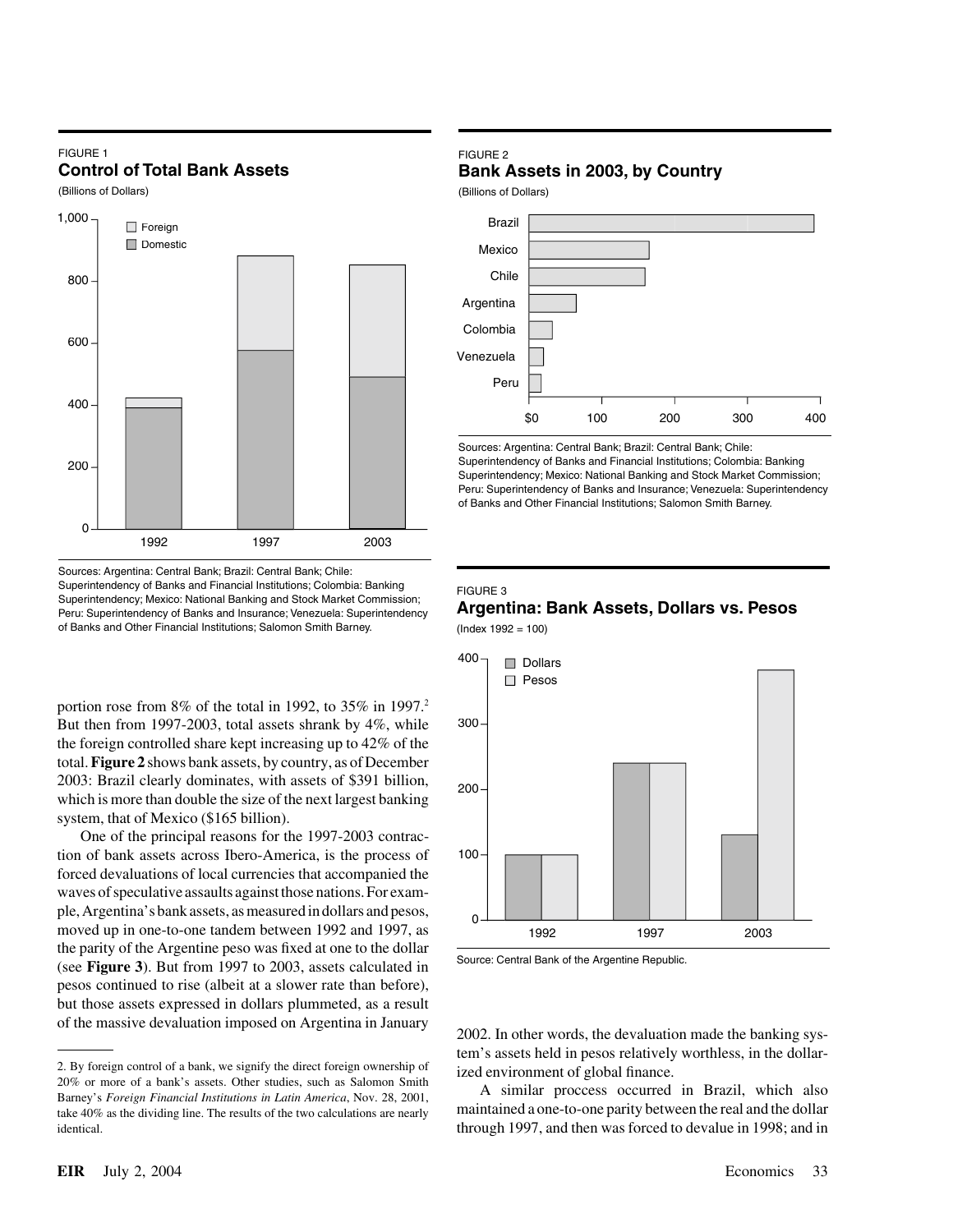## FIGURE 4 **Mexico: Bank Assets, Dollars vs. Pesos**

 $($ Index 1992 = 100 $)$ 





# FIGURE 5

# **Argentina: Control of Bank Assets**

(Thousands of Dollars per Household)



Sources: Central Bank of the Argentine Republic; Salomon Smith Barney; *EIR.*

Mexico, whose peso was progressively devalued over the last decade (**Figure 4**).

banking systems in these same three countries—which we ernment's freeze, and announced plans to reduce their expo-<br>present on a per-household basis in order to make them inter-<br>wre in Argentina. Some foreign banks, such as present on a per-household basis in order to make them inter-<br>comparable with each other and also proportional to their<br>Scotiabank, quit the country altogether. Citibank, comparable with each other and also proportional to their<br>respective real economic demographic base—we see some<br>FleetBoston and Britain's HSBC (HongShang) all announced respective real economic demographic base—we see some

In the case of Argentina, the banking system collapsed by forseeable future. As a result, foreign control over Argentina, the wake of the 2001 debt crisis (see bank assets dropped from 53% in 2001, to 37% today. almost *half* (48%) in the wake of the 2001 debt crisis (see bank assets dropped from 53% in 2001, to 37% today.<br>**Figure 5**) As part of this there was a significant pull-back of This Argentina pattern shows up in Ibero-Am **Figure 5**). As part of this, there was a significant pull-back of 2001 of 48% of the total, and then fell back to 42% in 2003.<br>
2007 to 37% in 2003. The combined effect left domestically as one United Nations study put it, "The explosive expansion 1997, to 37% in 2003. The combined effect left domestically-<br>
controlled bank assets of only \$4,400 per household—down of foreign banks has been reversed over the last few years, by a third from the \$6,400 of 1997, and *less* than what it had been more than a decade earlier, in 1992 (\$4,600).

out of the Argentine banking system in the second half of a promotionals put out by outfits such as Salomon Smith out of the Argentine banking system in the second half of Barney, a Citibank subsidiary, which wrote in a No 2001, induced by a foreign speculative assault on the country, and enhanced by the vulnerability of having total dollar con-<br>vertibility and zero capital or exchange controls—as de-<br>systemic risk" in Ibero-America, because they have "access vertibility and zero capital or exchange controls—as de-<br>manded by the International Monetary Fund over the previous to additional capital in times of crisis." Speaking of Argentina manded by the International Monetary Fund over the previous to additional capital in times of crisis." Speaking of Argentina<br>decade when Argentina was its poster boy. With capital flee- in particular, they argued that "the decade, when Argentina was its poster boy. With capital fleeing the country full throttle, the Argentine government finally might be seen as a bulwark for the entire banking system." froze all bank accounts in the country in December 2001 closing the barn door after most of the horses had left. The 3. *Foreign Investment in Latin America and the Caribbean*, 2003, UN Ecoforeign banks—led by the Spanish giants BSCH and nomic Commission on Latin America and the Caribbean.

Turning to look at the relative size and control over the BBVA—refused to back up the deposits caught by the gov-<br>king systems in these same three countries—which we ernment's freeze, and announced plans to reduce their ex they would make no further investments in Argentina for the<br>In the case of Argentina the banking system collansed by forseeable future. As a result, foreign control over Argentine

foreign exposure in the banking system, such that the foreign-<br>controlled share actually dropped from 52% of the total in 2001 of 48% of the total, and then fell back to 42% in 2003. controlled bank assets of only \$4,400 per household—down of foreign banks has been reversed over the last few years,<br>by a third from the \$6,400 of 1997, and less than what it had mainly as a result of the crises in Brazil forced several of them to close down their operations."3

What happened was that there was massive capital flight This "cut-and-run" approach puts the lie to the self-serv-<br>of the Argentine banking system in the second half of ing promotionals put out by outfits such as Salomon S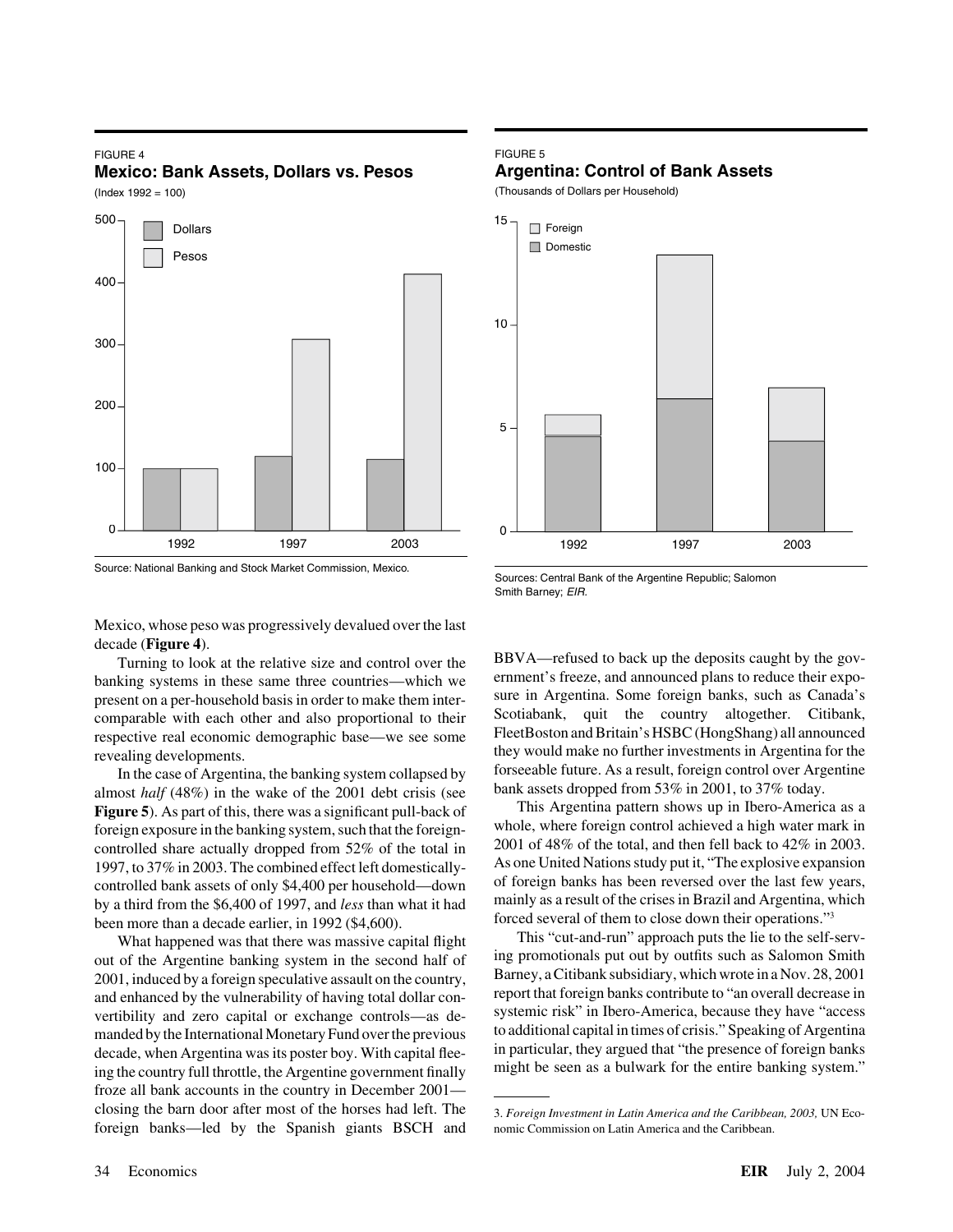Equally amusing—given what actually happened in Argen- the run on deposits, bolstered by an additional \$4 billion in tina—is the preposterous claim of the Milken Institute in a Central Bank "advances," according to press acounts. November 2002 report—*The Foreign Conquest of Latin American Banking: What's Happening and Why?*—that "the **Foreign and Domestic Vultures** presence of foreign financial firms is more likely to reduce In the case of Brazil (see **Figure 6**), foreign control has capital flight." been held to a relatively low 21% of total assets, even as total

December 2001, and the government almost nationalized it assets of the entire Brazilian banking system (see Table 1). gentine government came to the rescue—at least for now— the planet (about which more below). providing nearly \$2 billion from the Central Bank to cover As for Mexico (see **Figure 7**), total assets fell by 20%

In**Table 1,** we present a picture of the top 10 banks operat- bank assets dropped by 20% between 1997 and 2003. Today, ing in Argentina—as we do for the other six countries studied. total domestically-controlled assets per household stand at This shows that the two largest banks in Argentina are still about \$7,000—nearly double the 1992 level. Of the foreign the state-owned Banco de la Nación—which has been heav-<br>banks operating in Brazil, the biggest is Spain's BSCH, which ily, but so far unsuccessfully targetted for privatization over established a significant beachhead with its November 2000 recent years—and Banco de la Provincia de Buenos Aires. purchase of the privatized São Paulo state bank, Banespa, to-Banco Galicia, a domestic private bank held by the Escanasy, day the sixth-largest in the country. But the two largest banks Ayerza, and Braun families for 50 years, is holding on to third in the country remain the state-run Banco do Brasil—at \$80 place, after almost going belly-up in 2002. billion in assets, the largest on the continent—and Caixa Eco-Galicia was especially hard hit by a run on deposits in nômica Federal. Together, they hold fully one-third of the

at that point. Then a 2002 scandal involving its sister Banco The next three largest banks are all private, domestically-Galicia in neighboring Uruguay led to the loss of another controlled institutions: Bradesco, Itaú, and Unibanco. They \$3.5 billion in deposits. Smelling blood in the water, various have been kept flush with liquidity and able to ward off foreign foreign banks tried to buy out the distressed Galicia, including takeover attempts, largely by the astronomical amounts of Spain's BBVA and BSCH—which is already the main minor- loot shoveled in their direction by the Federal government, in ity stockholder in Galicia with 7% of its capital. But the Ar- the form of bonds carrying the highest real interest rates on

*In his* Report on a National Bank*, issued to the U.S. House* cious metals. It has been shewn, that they augment in dif*of Representatives on Dec. 13, 1790, U.S. Treasury Secre-* ferent ways, the active capital of the country. This, it is, *tary Alexander Hamilton discussed the need to establish a* which generates employment; which animates and ex*public National Bank, and the proper role of banking in* pands labor and industry. Every addition, which is made *general. Brief excerpts follow.* to it, by contributing to put in motion a greater quantity of

It is one of the properties of Banks to increase the active both.... capital of a country.... This additional employment given [We must take] precautions to guard against a foreign to money, and the faculty of a bank to lend and circulate a influence insinuating itself into the Direction of the Bank. greater sum than the amount of its stock in coin are, to all . . . Such a Bank is not a mere matter of private property, the purposes of trade and industry, an absolute increase of but a political machine of the greatest importance to the capital.  $\ldots$  And thus by contributing to enlarge the mass State... of industrious and commercial enterprise, banks become Banks are among the best expedients for lowering the nurseries of national wealth. . . . . . . . . . . . . The natural effect of low

whether paper or gold and silver; that the effect of both ings of every kind can be prosecuted with greater advanupon industry is the same; and that the intrinsic wealth of tage.... Every thing, therefore, which tends to lower the a nation is to be measured, not by the abundance of the rate of interest is peculiarly worthy of the cares of Legisprecious metals, contained in it, but by the quantity of the lators.

productions of its labor and industry. . . . It is certain that Hamilton on Banking the vivification of industry, by a full circulation, with the aid of a proper and well regulated paper credit, may more **and Credit** than compensate for the loss of a part of the gold and silver of a Nation. . . .

> Well constituted Banks favour the increase of the preboth, tends to create a greater quantity of the products of

It is immaterial what serves the purpose of money, interest is to increase trade and industry; because undertak-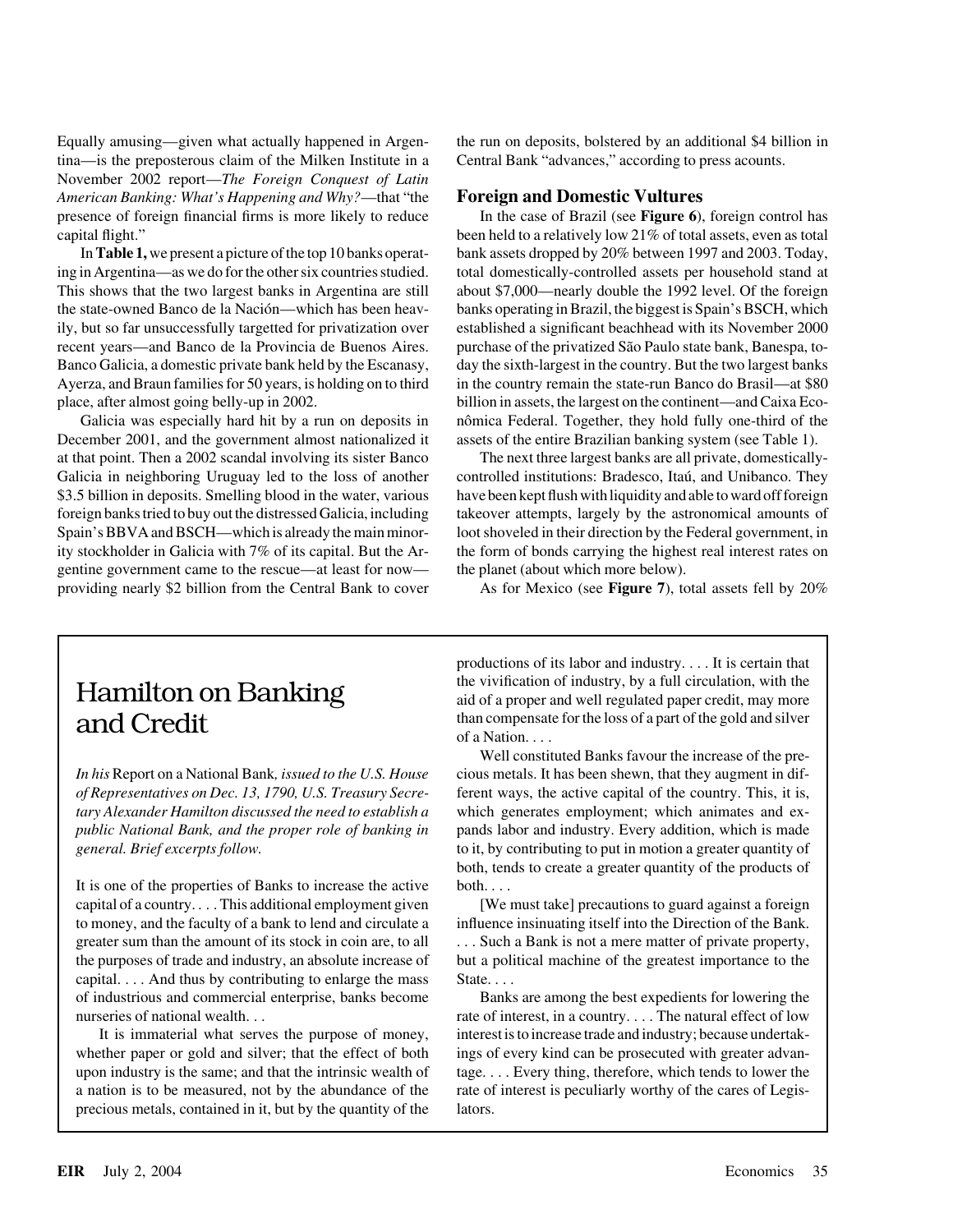# TABLE 1 **Top 10 Banks, By Country**

| Argentina               |                            |                              |                             |         |                        |                                        |
|-------------------------|----------------------------|------------------------------|-----------------------------|---------|------------------------|----------------------------------------|
| Rank                    | <b>Bank</b>                | 2003 Assets<br>(Billions \$) | % of Total<br><b>Assets</b> | Control | % Foreign<br>Ownership | <b>Dominant</b><br><b>Foreign Bank</b> |
| 1                       | Nación                     | 12.3                         | 19%                         | state   |                        |                                        |
| $\overline{c}$          | Provincia de Buenos Aires  | 7.7                          | 12%                         | state   |                        |                                        |
| 3                       | Galicia                    | 7.3                          | 11%                         | private |                        |                                        |
|                         |                            | 5.0                          | 8%                          |         | 95%                    | <b>BSCH</b>                            |
| 4                       | Río de la Plata            |                              | 7%                          | foreign |                        |                                        |
| 5                       | Francés                    | 4.8                          |                             | foreign | 67%                    | BBVA                                   |
| 6                       | Hipotecario                | 2.6                          | 4%                          | state   |                        |                                        |
| 7                       | <b>Boston</b>              | 2.6                          | 4%                          | foreign | 100%                   | FleetBoston                            |
| 8                       | <b>HSBC</b>                | 2.4                          | 4%                          | foreign | 100%                   | <b>HSBC</b>                            |
| 9                       | Citibank                   | 2.1                          | 3%                          | foreign | 100%                   | Citibank                               |
| 10                      | Ciudad de Buenos Aires     | 2.0                          | 3%                          | state   |                        |                                        |
|                         | Sub-total, top 10          | 48.7                         | 75%                         |         |                        |                                        |
|                         | <b>Country Total</b>       | 65.3                         |                             |         |                        |                                        |
| <b>Brazil</b>           |                            |                              |                             |         |                        |                                        |
|                         |                            | 2003 Assets                  | % of Total                  |         | % Foreign              | <b>Dominant</b>                        |
| Rank                    | <b>Bank</b>                | (Billions \$)                | <b>Assets</b>               | Control | Ownership              | Foreign Bank                           |
| 1                       | Banco do Brasil            | 79.7                         | 20%                         | state   |                        |                                        |
| $\overline{\mathbf{c}}$ | Caixa Econômica Federal    | 52.1                         | 13%                         | state   |                        |                                        |
| 3                       | <b>Bradesco</b>            | 50.9                         | 13%                         | private |                        |                                        |
| 4                       | Itaú                       | 38.1                         | 10%                         | private |                        |                                        |
| 5                       | Unibanco                   | 22.0                         | 6%                          | private |                        |                                        |
| 6                       | Santander Banespa          | 19.7                         | 5%                          | foreign | 98%                    | <b>BSCH</b>                            |
| $\overline{7}$          | <b>ABN Amro</b>            | 18.8                         | 5%                          | foreign | 88%                    | <b>ABN Amro</b>                        |
| 8                       | Safra                      | 11.8                         | 3%                          | foreign | 100%                   | Safra                                  |
| 9                       | Nossa Caixa                | 9.5                          | 2%                          | state   |                        |                                        |
| 10                      | <b>HSBC</b>                | 9.1                          | 2%                          | foreign | 100%                   | HSBC                                   |
|                         | Sub-total, top 10          | 311.8                        | 80%                         |         |                        |                                        |
|                         | <b>Country Total</b>       | 391.2                        |                             |         |                        |                                        |
| <b>Chile</b>            |                            |                              |                             |         |                        |                                        |
|                         |                            | 2003 Assets                  | % of Total                  |         | % Foreign              | <b>Dominant</b>                        |
| Rank                    | <b>Bank</b>                | (Billions \$)                | <b>Assets</b>               | Control | Ownership              | <b>Foreign Bank</b>                    |
| 1                       | Santander                  | 26.5                         | 17%                         | foreign | 84%                    | BSCH                                   |
| 2                       | Chile                      | 20.9                         | 13%                         | private |                        |                                        |
| 3                       | del Estado                 | 17.7                         | 11%                         | state   |                        |                                        |
| 4                       | Crédito e Inversiones      | 12.9                         | 8%                          | private |                        |                                        |
| 5                       | Deutsche Bank              | 12.5                         | 8%                          | foreign | 100%                   | Deutsche Bank                          |
| 6                       | JP Morgan Chase            | 10.5                         | 7%                          | foreign | 100%                   | JP Morgan Chase                        |
| $\overline{7}$          | Citibank                   | 10.5                         | 7%                          | foreign | 100%                   | Citibank                               |
| 8                       | <b>BBVA</b>                | 8.7                          | 5%                          | foreign | 63%                    | <b>BBVA</b>                            |
| 9                       | <b>ABN Amro</b>            | 7.6                          | 5%                          | foreign | 100%                   | <b>ABN Amro</b>                        |
| 10                      | <b>Boston</b>              | 6.1                          | 4%                          | foreign | 100%                   | FleetBoston                            |
|                         | Sub-total, top 10          | 133.9                        | 84%                         |         |                        |                                        |
|                         | <b>Country Total</b>       | 159.4                        |                             |         |                        |                                        |
| Colombia                |                            |                              |                             |         |                        |                                        |
|                         |                            | 2003 Assets                  | % of Total                  |         | % Foreign              | <b>Dominant</b>                        |
| Rank                    | <b>Bank</b>                | (Billions \$)                | Assets                      | Control | Ownership              | <b>Foreign Bank</b>                    |
| 1                       | Bancolombia                | 4.3                          | 13%                         | private |                        |                                        |
| $\overline{\mathbf{c}}$ | Banco de Bogotá            | 3.2                          | 10%                         | private |                        |                                        |
| 3                       | Bancafé                    | 2.3                          | 7%                          | state   |                        |                                        |
| 4                       | <b>BBVA Banco Ganadero</b> | 2.2                          | 7%                          | foreign | 85%                    | BBVA                                   |
| 5                       | Banco Agrario              | 2.0                          | 6%                          | state   |                        |                                        |
| 6                       | Davivienda                 | 1.8                          | 6%                          | private |                        |                                        |
| 7                       | Occidente                  | 1.7                          | 5%                          | private |                        |                                        |
| 8                       | Conavi                     | 1.6                          | 5%                          | private |                        |                                        |
| 9                       | <b>Banco Popular</b>       | 1.5                          | $5%$                        | private |                        |                                        |
| 10                      | Colpatria                  | 1.3                          | 4%                          | private |                        |                                        |
|                         | Sub-total, top 10          | 21.9                         | 69%                         |         |                        |                                        |
|                         | <b>Country Total</b>       | 31.9                         |                             |         |                        | (continued on following page)          |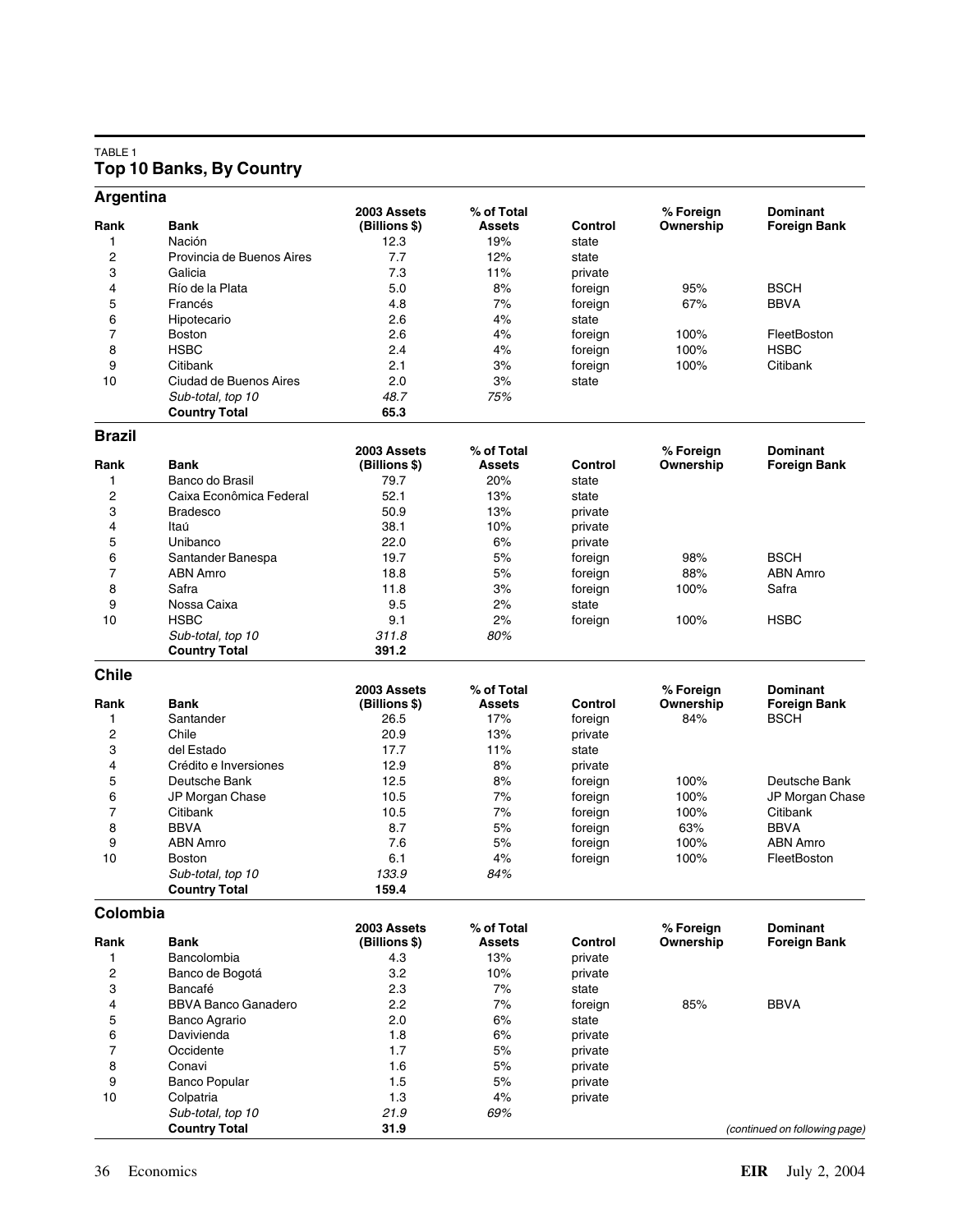### TABLE 1 *(continued)*

| <b>Mexico</b>           |                         |                              |                             |                |                        |                                        |
|-------------------------|-------------------------|------------------------------|-----------------------------|----------------|------------------------|----------------------------------------|
| Rank                    | <b>Bank</b>             | 2003 Assets<br>(Billions \$) | % of Total<br><b>Assets</b> | Control        | % Foreign<br>Ownership | <b>Dominant</b><br><b>Foreign Bank</b> |
| 1                       | <b>BBVA Bancomer</b>    | 43.2                         | 26%                         | foreign        | 100%                   | <b>BBVA</b>                            |
| $\overline{c}$          | Banamex                 | 36.3                         | 22%                         | foreign        | 100%                   | Citibank                               |
| 3                       | Santander Serfín        | 21.8                         | 13%                         | foreign        | 100%                   | <b>BSCH</b>                            |
| 4                       | Banorte                 | 18.2                         | 11%                         | private        |                        |                                        |
| 5                       | <b>Bital</b>            | 15.8                         | 10%                         | foreign        | 99%                    | <b>HSBC</b>                            |
| 6                       | Scotiabank Inverlat     | 8.5                          | 5%                          | foreign        | 91%                    | Scotiabank                             |
| $\overline{7}$          | Inbursa                 | 5.4                          | 3%                          | private        |                        |                                        |
| 8                       | JP Morgan Chase         | 3.5                          | 2%                          | foreign        | 100%                   | JP Morgan Chase                        |
| 9                       | <b>ING Bank</b>         | 1.6                          | 1%                          | foreign        | 100%                   | <b>ING Bank</b>                        |
| 10                      | <b>Boston</b>           | 1.4                          | 1%                          | foreign        | 100%                   | <b>BankBoston</b>                      |
|                         | Sub-total, top 10       | 155.6                        | 94%                         |                |                        |                                        |
|                         | <b>Country Total</b>    | 165.0                        |                             |                |                        |                                        |
|                         |                         |                              |                             |                |                        |                                        |
| Peru<br>Rank            | <b>Bank</b>             | 2003 Assets<br>(Billions \$) | % of Total<br><b>Assets</b> | <b>Control</b> | % Foreign<br>Ownership | <b>Dominant</b><br><b>Foreign Bank</b> |
| $\mathbf{1}$            | Crédito                 | 5.6                          | 33%                         | private        |                        |                                        |
| $\overline{c}$          | <b>BBVA Continental</b> | 3.6                          | 21%                         | foreign        | 100%                   | <b>BBVA</b>                            |
| 3                       | <b>Wiese Sudameris</b>  | 3.0                          | 18%                         | foreign        | 97%                    | Sudameris                              |
| $\overline{\mathbf{4}}$ | Interbank               | 1.6                          | 9%                          | foreign        | 91%                    | Infisa                                 |
| 5                       | Citibank                | 0.6                          | 4%                          | foreign        | 100%                   | Citibank                               |
| 6                       | Sudamericano            | 0.6                          | 4%                          | foreign        | 30%                    | Scotiabank                             |
| $\overline{7}$          | Interamericano          | 0.5                          | 3%                          | private        |                        |                                        |
| 8                       | Financiero              | 0.5                          | 3%                          | private        |                        |                                        |
| 9                       | <b>Boston</b>           | 0.4                          | 2%                          | foreign        | 100%                   | FleetBoston                            |
| 10                      | Trabajo                 | 0.3                          | 1%                          | private        |                        |                                        |
|                         | Sub-total, top 10       | 16.7                         | 98%                         |                |                        |                                        |
|                         | <b>Country Total</b>    | 17.1                         |                             |                |                        |                                        |
| Venezuela               |                         |                              |                             |                |                        |                                        |
| Rank                    | <b>Bank</b>             | 2003 Assets<br>(Billions \$) | % of Total<br><b>Assets</b> | Control        | % Foreign<br>Ownership | <b>Dominant</b><br>Foreign Bank        |
| 1                       | Provincial              | 3.1                          | 15%                         | foreign        | 54%                    | <b>BBVA</b>                            |
| $\overline{2}$          | Mercantil               | 3.1                          | 15%                         | private        |                        |                                        |
| 3                       | Venezuela               | 2.8                          | 14%                         | foreign        | 99%                    | <b>BSCH</b>                            |
| 4                       | Banesco                 | 2.5                          | 12%                         | private        |                        |                                        |
| 5                       | Industrial de Venezuela | 1.1                          | 6%                          | state          |                        |                                        |
| 6                       | Occidental de Descuento | 1.1                          | 5%                          | private        |                        |                                        |
| $\overline{7}$          | Exterior                | 0.6                          | 3%                          | private        |                        |                                        |
| 8                       | Venezolano de Crédito   | 0.6                          | 3%                          | private        |                        |                                        |
| 9                       | Citibank                | 0.5                          | 3%                          | foreign        | 100%                   | Citibank                               |
| 10                      | Caribe                  | 0.5                          | 3%                          | foreign        | 27%                    | Scotiabank                             |
|                         | Sub-total, top 10       | 15.9                         | 78%                         |                |                        |                                        |
|                         | <b>Country Total</b>    | 20.3                         |                             |                |                        |                                        |
|                         |                         |                              |                             |                |                        |                                        |

Sources: Argentina: Central Bank; Brazil: Central Bank; Chile: Superintendency of Banks and Financial Institutions; Colombia: Banking Superintendency; Mexico: National Banking and Stock Market Commission; Peru: Superintendency of Banks and Insurance; Venezuela: Superintendency of Banks and Other Financial Institutions; Salomon Smith Barney.

from 1997-2003—about the same proportion as in Brazil. But • In May 2000, BSCH bought up Banca Serfín and subsehere, foreign control zoomed from an already high 59% of quently merged it with its existing subsidiary, Santander Mextotal assets, to a huge  $82\%$ , leaving a pathetic \$1,200 per icano, to form Santander Serfín, the country's third-largest household in domestically-controlled assets—one-third of bank with almost \$22 billion in assets. the Argentine level, less than a fifth of Brazil's, and a whop- • One month later, rival Spanish bank BBVA bought a

three major moves: Mexican banking system. In March of 2004, BBVA pur-

ping two-thirds drop from Mexico's own levels of 1997. controlling 59% share of Mexico's largest bank, Bancomer, The foreign takeover binge in Mexico was centered on with \$43 billion in assets, more than a quarter of the entire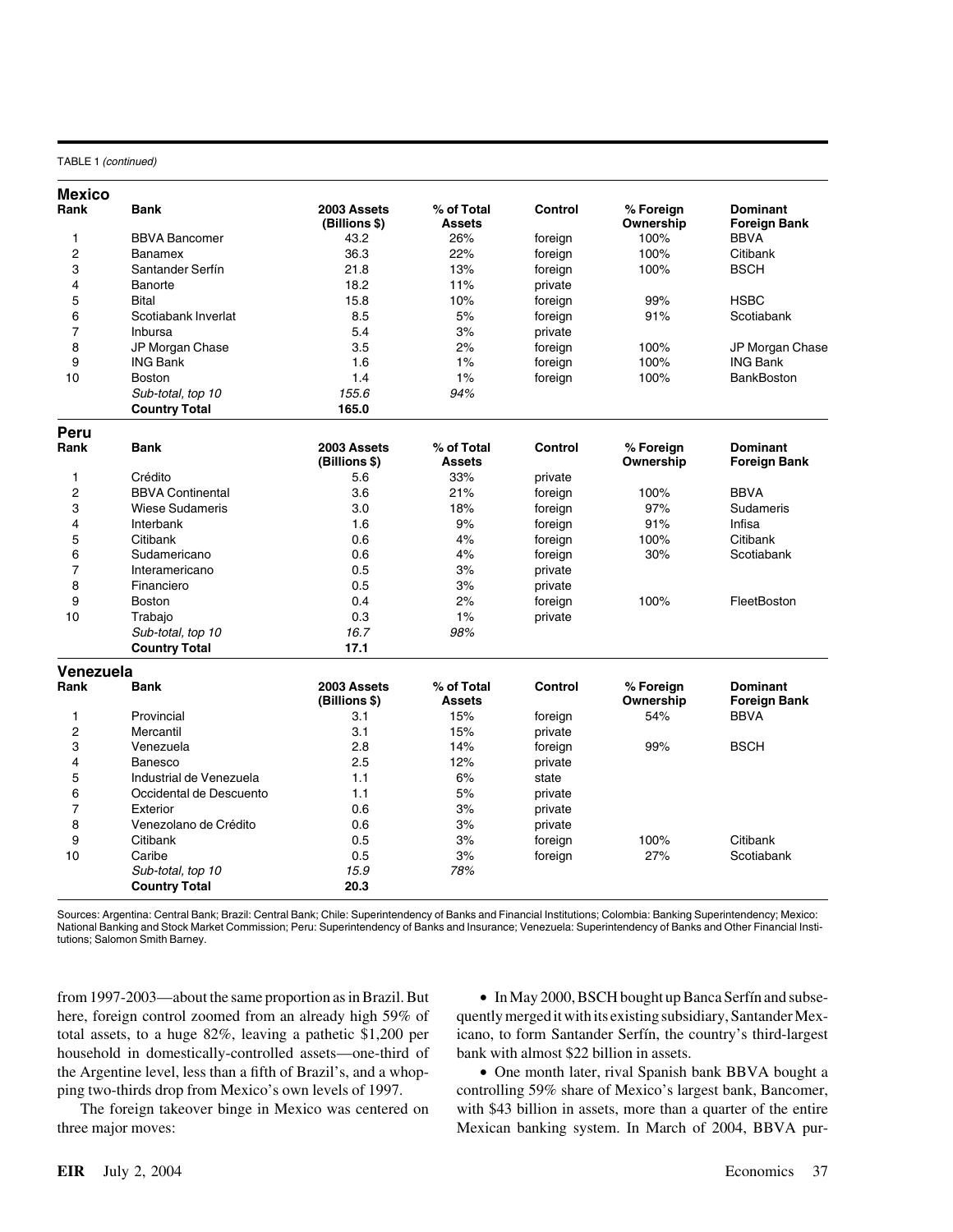# FIGURE 6 **Brazil: Control of Bank Assets**

(Thousands of Dollars per Household)





up 100% of Mexico's second-largest bank, Banamex, with the U.S., and try to get in on the action on the remittance front. over \$36 billion in assets. Don't assume that such financial vulture tactics are lim-

States send back to their families in Mexico, is quaintly re- rating." ferred to in the banking literature. Mexico, looted by the IMF As for Banorte, the bank is owned by Roberto González and its foreign banking creditors, has been driven to export Barrera, best known as the the owner of MASECA, the largest its own labor force in order to survive. With a 50% real unem- tortilla producer in North America, and the businessman who ployment rate, growing masses of impoverished and desper- helped former Mexican president Carlos Salinas de Gortari ate peasants and others are crossing the border into the United flee the country in González Barrera's private jet in March States, in search of any kind of job, no matter how low the 1995. He is also on the General Council of Assicurazioni wage. Generali, the synarchist Venetian insurance company strate-

\$13 billion in dollars remitted to Mexico, and uses the foreign a bank, we leave it to the skilled linguists of "bankerese" at exchange to pay the foreign debt. Mexican banks make a Smith Barney, who tried to explain it in their own words in killing on these financial transfers. Bancomer BBVA, for ex- their Jan. 7, 2004 report, *Mexican Banking System:* ample, is estimated to control a 42% market share of this "remittance industry"—almost \$5.5 billion in business in Banorte was not immune to the financial crisis that hit 2003. In fact, BSCH decided to sell 25% of its Santander the country in 1995 . . . [and] like most of its peers,

# FIGURE 7

# **Mexico: Control of Bank Assets**

(Thousands of Dollars per Household)



Sources: National Banking and Stock Market Commission, Mexico; Salomon Smith Barney; *EIR.*

chased the remaining 41% of Bancomer stocks. Serfín assets to Bank of America in December 2002, in order • In May 2001, Citibank staged its own coup by snapping to gain access to BoA's substantial banking network *inside*

These three banks—now entirely in foreign hands—com- ited to Mexico's *foreign*-controlled banks, however. Look at prise nearly two-thirds of the Mexican banking system. One the only two domestically-controlled banks in Mexico's Top might ask: Did the foreign banks move into Mexico to help 10: Banorte (4) and Inbursa (7). According to the British credit finance the country's productive economic development? Not rating agency Fitch, Inbursa—owned by Carlos Slim, the a chance. Each was driven in large measure by the prospect richest man in Ibero-America—specializes in banking "activof getting in on the rapidly growing "remittance industry"— ities of a volatile nature," making "financial investment in as the \$13 billion per year that Mexican workers in the United corporate paper and international bonds of a speculative

The Mexican government of Vicente Fox welcomes the gically allied to Spain's BBVA. As for what Banorte does as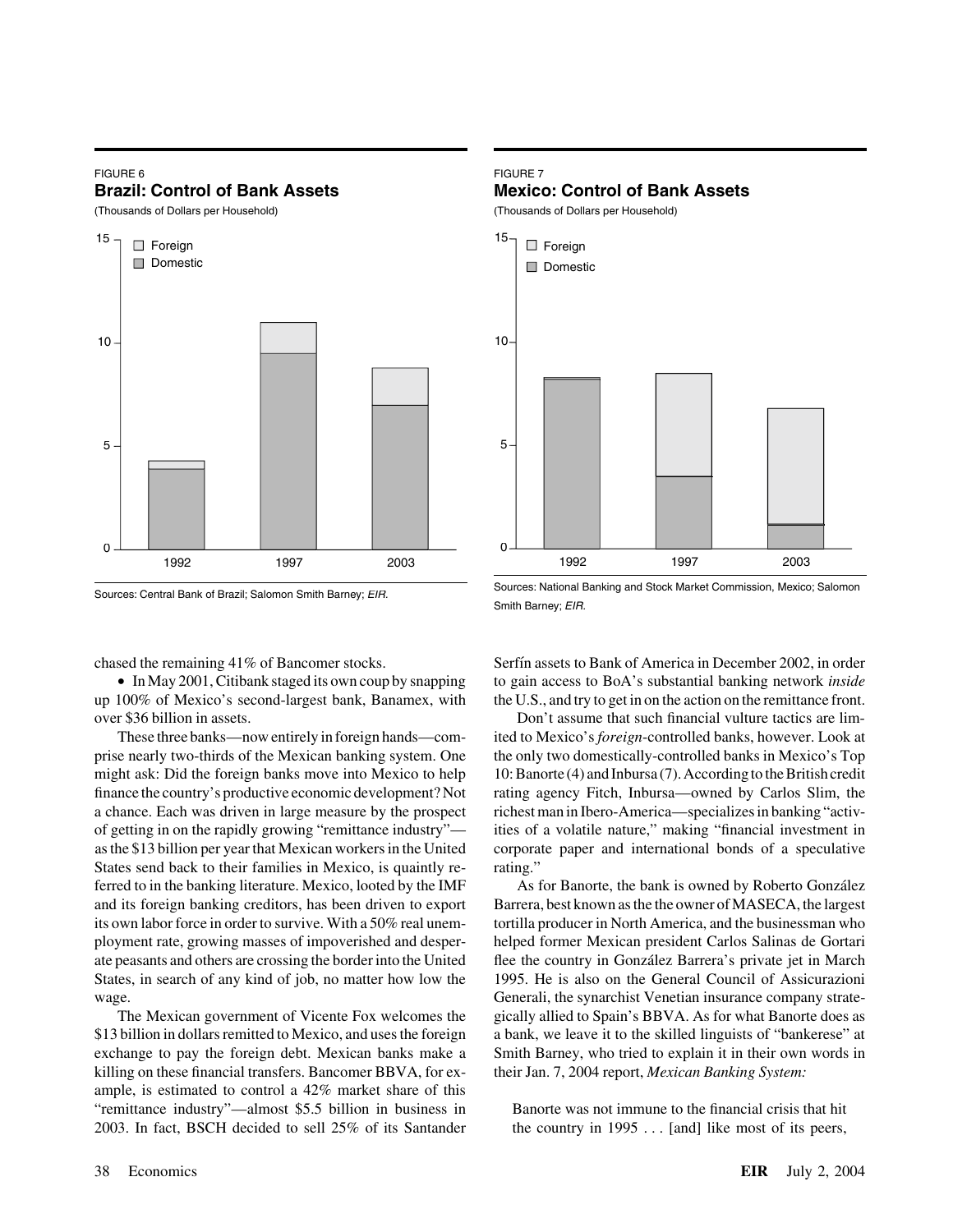participated in many of the [government's] rescue pro-<br>grams.... Banorte acquired two banks, Bancen (in<br>2000) and Bancrecer (in 2001), which ... gave the bank<br>the opportunity to engage in a unique business: the ad-<br> $\frac{1}{2$ ministration of nonperforming assets.

Both of the banks that Banorte acquired had a large portfolio of nonperforming loans. As part of Banorte's acquisition agreement with the Mexican government, the bank agreed to acquire Bancen and Bancrecer from<br>the government, but without their respective nonper-<br>forming assets. The Mexican government agreed to this proposal; however, Banorte had to take on [government-issued] FOBAPROA bonds in lieu of the bad loans. Today, these FOBAPROA loans represent more than 42.3% of Banorte's total earning assets.

Given Banorte's large FOBAPROA bond portfolio, Sources: Argentina: Central Bank; Brazil: Central Bank; Chile: Superinten-<br>hank decided to administer the associated bad loan dency of Banks and Financial Institutions: Colomb tion, later on, it bid for the administration of other and Other Financial Institutions; Salomon Smith Barney. banks' bad loan portfolios and also decided to actively participate in the purchase of distressed debt. These

tap into the insurance and private pension business in tem as such, in "exchange houses" and other locations.

achievement in this business is the purchase of nearly nent in the current study. 42% of the portfolios auctioned by the Mexican government, resulting in an average recovery ratio of 40% of **Feeding at the Public Trough**

famous in the ongoing negotiations over Argentina's \$88 bil- trough of governments' bonded debt. lion public debt default in 2001: they pick over the carrion of The foreign banks in Ibero-America have led the way. As

the continent, and of its Spanish component in particular, is domestically controlled banks. summarized in Table 2. In the case of Colombia, the indicated The interest rates that the region's governments are financial sources tell *EIR* that there has in fact been foreign Poor's, and Fitch; by the omnipotent dictator of "country risk" mate that current control is in reality in the 25% range. It is international speculative assaults against their currencies. not reflect the presence of vast sums of illegal drug dollars banks allied with these agencies, and who hold the governwashing through the economy. In many cases, the banks play ment paper. In fact, it is no exaggeration to say that, *without*

|               | <b>Foreign Control</b> |      | <b>Spanish Control</b> |      |  |
|---------------|------------------------|------|------------------------|------|--|
|               | 1997                   | 2003 | 1997                   | 2003 |  |
| Argentina     | 52%                    | 37%  | 13%                    | 15%  |  |
| <b>Brazil</b> | 14%                    | 21%  | $0\%$                  | 5%   |  |
| Chile         | 56%                    | 60%  | 26%                    | 22%  |  |
| Colombia      | 51%                    | 17%  | 27%                    | 10%  |  |
| Mexico        | 59%                    | 82%  | 15%                    | 39%  |  |
| Peru          | 42%                    | 63%  | 22%                    | 21%  |  |
| Venezuela     | 41%                    | 42%  | 31%                    | 29%  |  |
| Total         | 35%                    | 42%  | 9%                     | 17%  |  |

the bank decided to administer the associated bad loan dency of Banks and Financial Institutions; Colombia: Banking Superinten-<br>nortfolio on babalf of the associations for a face In a l.l. dency; Mexico: National Banking a portfolio on behalf of the government for a fee. In addi-<br>intendency of Banks and Insurance; Venezuela: Superintendency of Banks

activities have been profitable for the bank, represent- the role of off-the-books intermediaries in money-laundering ing more than 30% of the bank's earnings. operations, which are not included in their official data, but In 1997, Banorte reached another strategic agree- are nonetheless a substantial part of their activities. In other ment, this time with Assicurazioni Generali of Italy, to cases, drug dollars circulate outside the formal banking sys-

Mexico. . . . Such drug-related financial activities are undoubtedly a Banorte has established an important presence in significant factor in the banking systems of other Ibero-Amerthe loan recovery and administration business of non- ican countries as well, if less dominantly so than the Colomperforming loans . . . Banorte's most outstanding bian case; but we have not attempted to capture this compo-

face value. In this particular business, return on invest- The case of Banorte's dependence on income generated ment on many of these assets has been more than 100%. by investments in government bonds, is only typical of a trend which is sweeping Ibero-America like wildfire: Banks have shifted out of lending to the private sector (both corporate and Such are the ways of today's *vulture funds*, recently made consumer debt), and, like pigs, have gone to feed at the public

a dying financial system, and the devil take the hindmost— the Milken Institute study delicately put it, "The allocation of and the people of the victimized nations. [bank] assets to government securities is greater for foreign The evolution of foreign control of banking in the rest of banks in every country" in Ibero-America, as compared to

drop from 51% in 1997 to 17% foreign control in 2003, un- obliged to pay on their bonds, have been conveniently driven doubtedly overstates the actual decline. Although Colombian up by credit rating agencies such as Moody's, Standard  $\&$ net dis-investment in the Colombian banking sector, they esti- spreads for these nations, JP Morgan Chase; and by relentless also worth noting that Colombia's official bank statistics do This has all been to the benefit, principally, of the foreign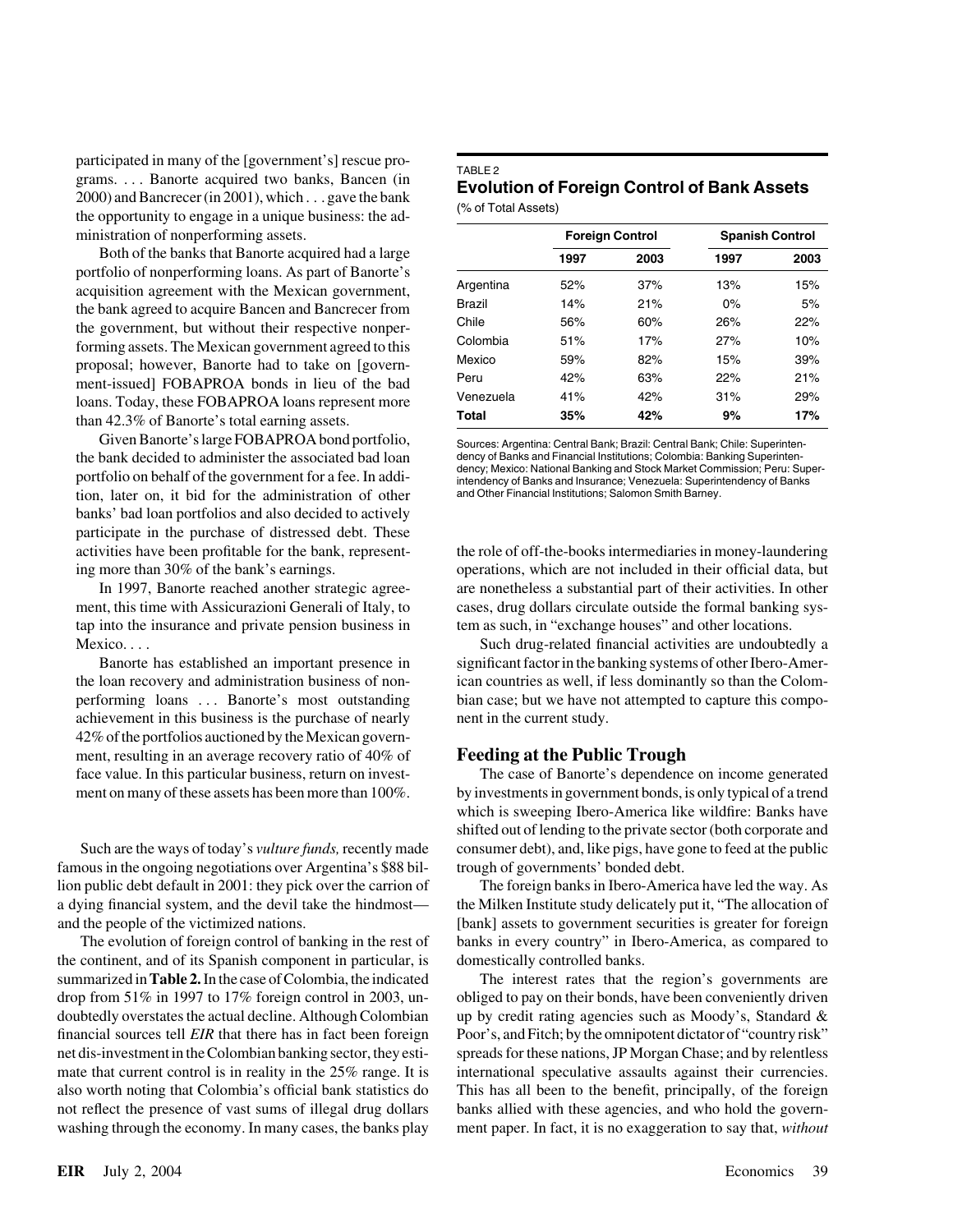### FIGURE 8 **Argentina: Bank Loans Outstanding, by Sector**

(Billions of Dollars)



Source: Central Bank of the Argentine Republic.

*this disguised government bail-out in the form of massive interest flows on artificially inflated public debt, the banking systems of most Ibero-American nations would have been forced to declare formal bankruptcy years ago.*

As the handmaiden of this shift in banking activity—from traditional banking into modern-day blackmail and usury the IMF and the creditor banks have developed a convenient obsession with what has come to be known as the *PBS*—the Primary Budget Surplus of the government. This is defined as government income minus expenditures, *exclusive of debt service payments.* In other words, it measures the resources the government is able to squeeze out of the domestic economy, and channel into paying off its mountainous public debt. This has become the *central issue* in all IMF negotiations with Argentina, Brazil and other debtor nations.

Consider the case of Argentina (**Figure 8**). Total bank loans outstanding stagnated over the period 1997 to 2003, but the component going to the business and consumer private sector shrivelled by 44%, while loans to the public sector (i.e., purchase of government bonds) skyrocketed by 381% over the same period. As a result, loans outstanding to the public sector leapt from 10% of the total in 1997, to 50% in 2003 (see **Figure 9**).

In Brazil we see a similar trend: Total loans also stagnated, while the public component grew by 141% (see **Figure 10**). By 2003, the public portion was 43% of the total—up from 19% in 1997.

# FIGURE 9





Source: Central Bank of the Argentine Republic.

### FIGURE 10 **Brazil: Bank Loans Outstanding, by Sector** (Billions of Dollars)



Source: Central Bank of Brazil.

In point of fact, the Brazilian banking system is on life reais (\$311 billion, at the exchange rate of the time), which is support from the government treasury. Brazil's total public just under  $60\%$  of the country's GNP. This public debt pays debt at the end of 2003 had risen to a staggering 913 billion "the highest real interest rates on the planet," in the words of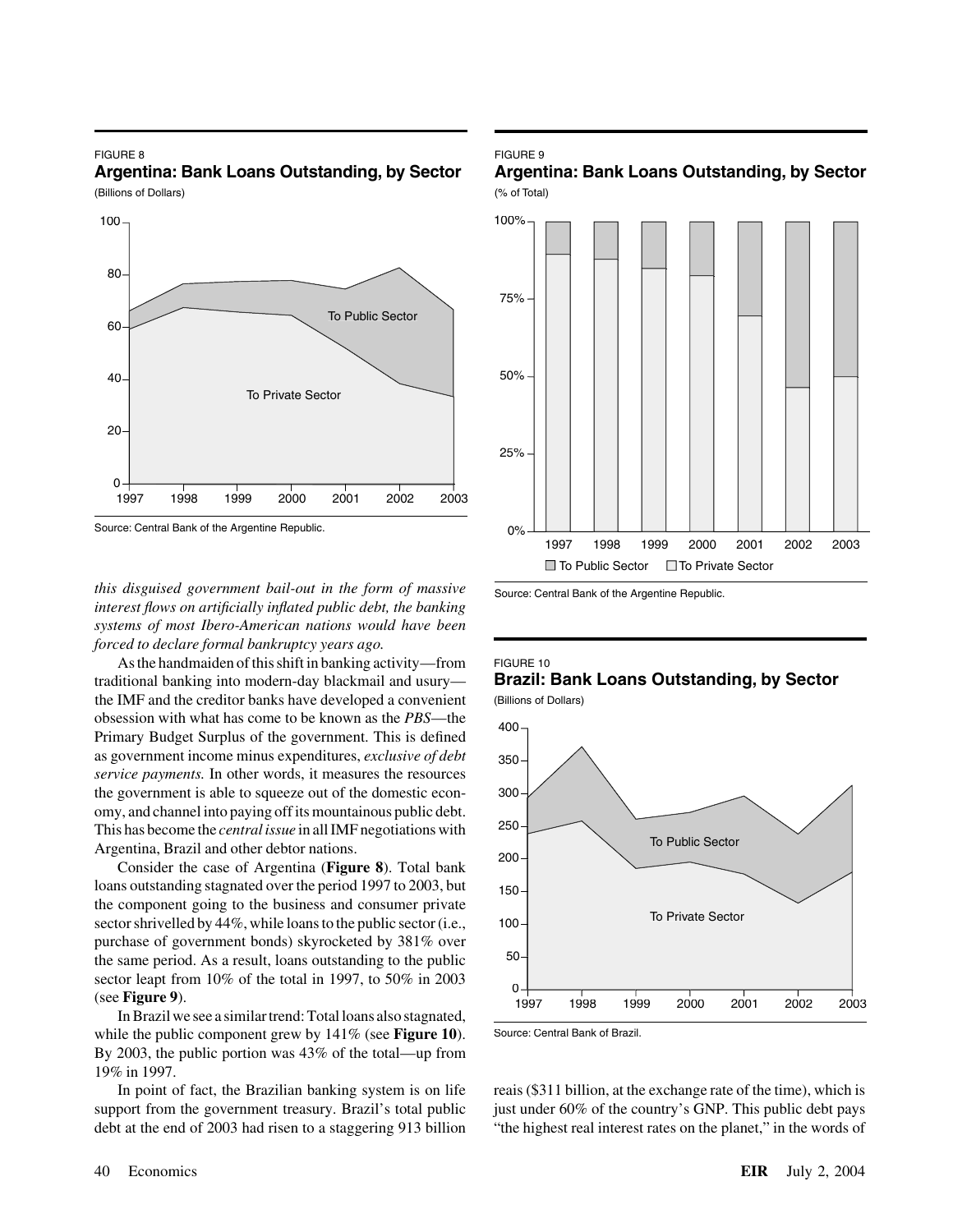# FIGURE 11 **Brazil: Business Profit Rates**

(Percent)



Source: Falha de São Paulo, Brazil.

University study of Brazil's banks, "a traditional source of In the cases of Chile and Mexico, the public bailout of

*Folha* over the course of the first half of 2003, Brazil's banks added]

Unibanco, and Banespa Santander) rose by 35% in the first bank would be in the red. quarter of 2003, compared to the same period a year earlier. In a word, Mexico's banking system has been dead in the More broadly, average profits for Brazil's banks rose from water since the mid 1990s, as can be seen in **Figure 12.** whose profit margin progressively fell from 5% in 1994, to Brazil and Mexico, between 1997 and 2003. 3% in 1998, to 1% in 2002 (see **Figure 11**). There is a direct As has been stated, and is otherwise obvious, the shift into relationship between these two opposite trends: In 1994, non- feeding at the public trough has meant a corresponding shift banking companies had to spend 3.5% of their revenues on out of lending to the private sector, both corporate and confinancing (interest payments to the banks); in 1998, this had sumer. When we further estimate the portion of that diminish-

# FIGURE 12

**Mexico: Bank Loans Outstanding, by Sector**

(Billions of Dollars)



Source: National Banking and Stock Market Commission, Mexico.

the Brazilian daily *Folha de São Paulo*. According to a Duke off 35.1% of their revenues and handing it over to the banks.

revenue had been gathering deposits from customers and in- (increasingly foreign) private banks took the form of direct vesting in high-yield government bonds." And Smith Barney government bailout operations after a banking crash. In Chile, notes that "Brazilian banks have traditionally played an im- for example, Smith Barney reports that, after 1982-83, the portant role in financing the government by purchasing gov- country's number-two bank, "Banco de Chile, like most maernment securities... [and] Brazilian banks generated most jor Chilean banks, sold certain non-performing loans to the of their profits from this activity"—25% in the case of Itau´, Central Bank at *face value.* . . . In 1989, banks were permitted 29% for Bradesco, and 23% for Unibanco. to repurchase the portfolio of non-performing loans . . . for a According to a revealing series of articles published by price equal to the *economic value* of such loans." [emphasis

directly hold 39% of all government bonds. Six leading banks The case of Mexico's 1995 FOBAPROA bail-out is per- (Banco do Brasil, Bradesco, Itau´, Unibanco, ABN Amro, and haps the most famous—and preposterous—of all, as exempli-Banespa Santander) own about half of that 39%. Another 33% fied by the Banorte case reported above. *EIR* has documented of the total public bonded debt is held by investment funds, this rip-off extensively over the years, most recently in the which in turn are principally administered by Brazil's major May 21 issue ("No Recovery for Mexico, But banks, who got an average 2% per year of the total assets 'Argentinization' ") which showed that holding FOBAadministered, by way of additional profit. PROA bonds is the principal profit-producing activity of ev-As a result, profits for four leading banks (Bradesco, Itaú, ery major Mexican bank. Without those bonds, each and every

10.6% in 1994, to 15.7% in 1998, to 24.5% in 2002. Compare **Figure 13** summarizes the dramatic shift into public secthis to the fate of non-banking corporations in the country, tor lending—going on the government dole—in Argentina,

risen to 14.2% of revenues; and by 2002, they were siphoning ing lending to the private sector, which comes from domesti-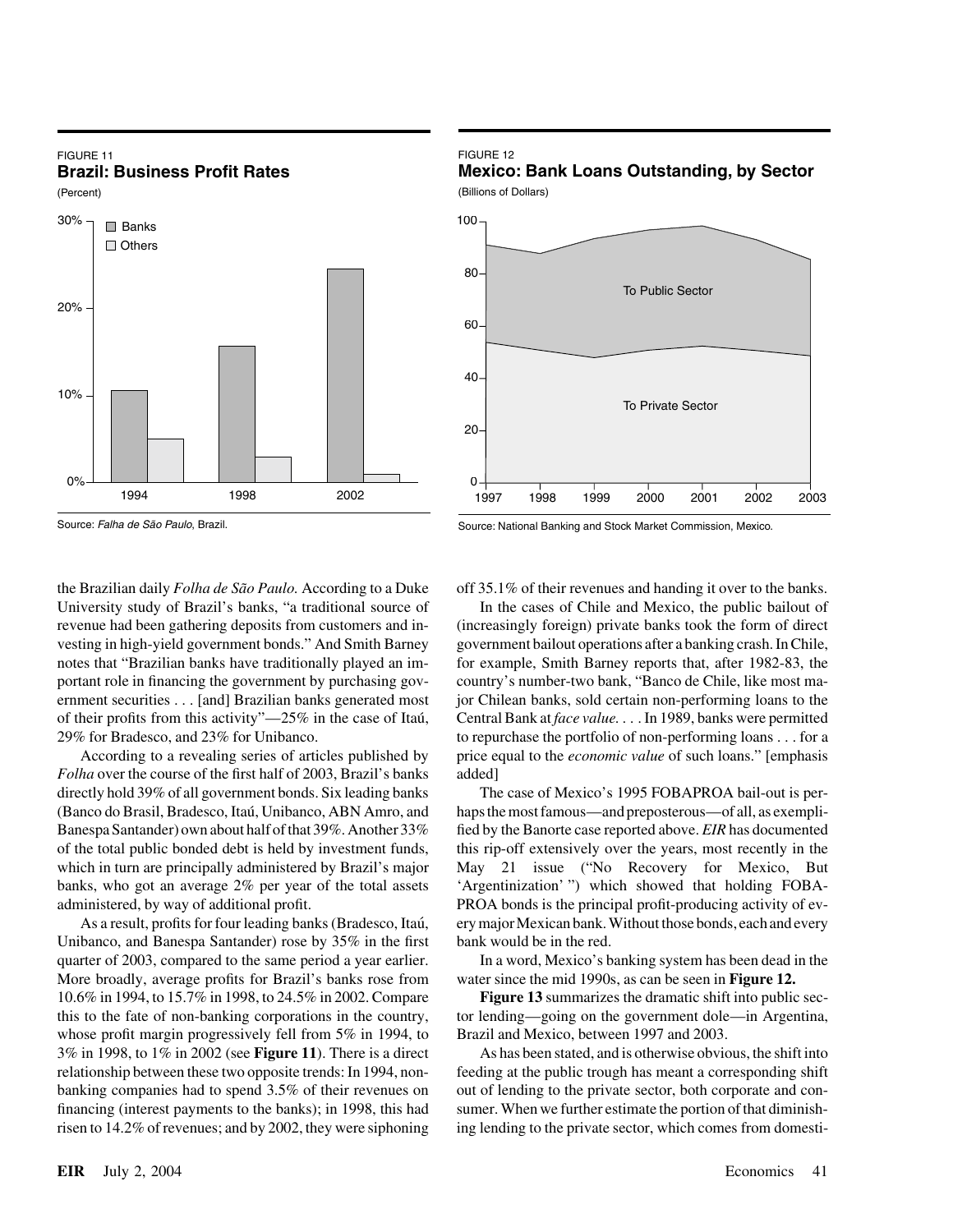# FIGURE 13

**Bank Loans Outstanding to Public Sector**

(% of Yearly Total)



Sources: Central Bank of the Argentine Republic; Central Bank of Brazil; National Banking and Stock Market Commission, Mexico.

### FIGURE 14

# **Domestically Controlled Bank Loans Outstanding to Private Sector**

(Thousands of Dollars per Household)



Sources: Central Bank of the Argentine Republic; Central Bank of Brazil; National Banking and Stock Market Commission, Mexico; *EIR.*

cally-controlled banks—and consider this as the portion of banking activity which is potentially productive lending un*eign national banking scarcely exists any more in Ibero-* in Europe. As of June 2002, its assets stood at \$387 billion. *America.* **January 2000:** Spain's Banco Bilbao Vizcaya and Banco

ing dropped from \$5,300 to \$3,200 per household in Brazil Vizcaya Argentaria (BBVA), Spain's second largest bank (a 31% decline); from \$2,900 to \$2,000 in Argentina (down with \$282 billion in assets as of June 2002. 39%); and most shocking of all, from \$1,100 to a nearly non- **May 2000:** BSCH launched a \$40-plus billion move into existent \$400 per household in Mexico (a 67% plunge). By Ibero-America, starting with the purchase of Mexico's Banca the end of 2003, such potentially productive lending under Serfín, which it subsequently merged with its existing subsidsovereign control was 31% of total lending in Argentina, 45% iary, Santander Mexicano, to form the \$22 billion Santander in Brazil, and a mere 10% in Mexico (see **Figure 15**). Serfín, the third-largest in the country. The second half of the

ero-America over the 1997-2003 period had three principal Bancomer, with \$43 billion in assets at the end of 2003. protagonists: Spain's BSCH, Spain's BBVA, and the United BBVA licked the plate clean in March 2004, purchasing the States' Citibank. Behind them, however, stand older British remaining 41% of Bancomer stock. and Venetian financial institutions—the guardians of the in- **November 2000:** BSCH won a heavily disputed interna-

abbreviated chronology. Of the three mentioned banks, it is a toe-hold in the coveted Brazilian market, which neither the BSCH that has been a step ahead of the others: first in BBVA nor Citibank have been able to match. In fact BBVA becoming a mega-bank through mergers and acquisitions on chose to sell off its relatively small Brazilian subsidiary to the the home front, and then in expanding explosively in Ibero- domestic bank Bradesco in January 2003. America. **May 2001:** Citibank weighed in with its own nearly \$40

tral Hispano merged, forming Banco Santander Central bank, Banamex, with over \$36 billion in assets at the end

der sovereign control—we see the shocking results: *Sover-* Hispano (BSCH), today the largest in Spain and sixth-largest

**Figure 14** shows that, between 1997 and 2003, such lend- Argentaria answered in kind, merging to form Banco Bilbao

maneuver would come six months later, in Brazil.

**The New Spanish Empire June 2000:** BBVA countered with its own \$40-plus bil-This dramatic redrawing of the banking landscape of Ib- lion acquisition, snapping up 59% of Mexico's leading bank,

tended Synarchist world order. tional bid for Brazil's privatized Banespa, today the country's Let's first look at the action on the ground, with aid of an sixth-largest bank with \$20 billion in assets. This gave BSCH

**January 1999:** Spain's Banco Santander and Banco Cen-<br>billion move, purchasing 100% of Mexico's second largest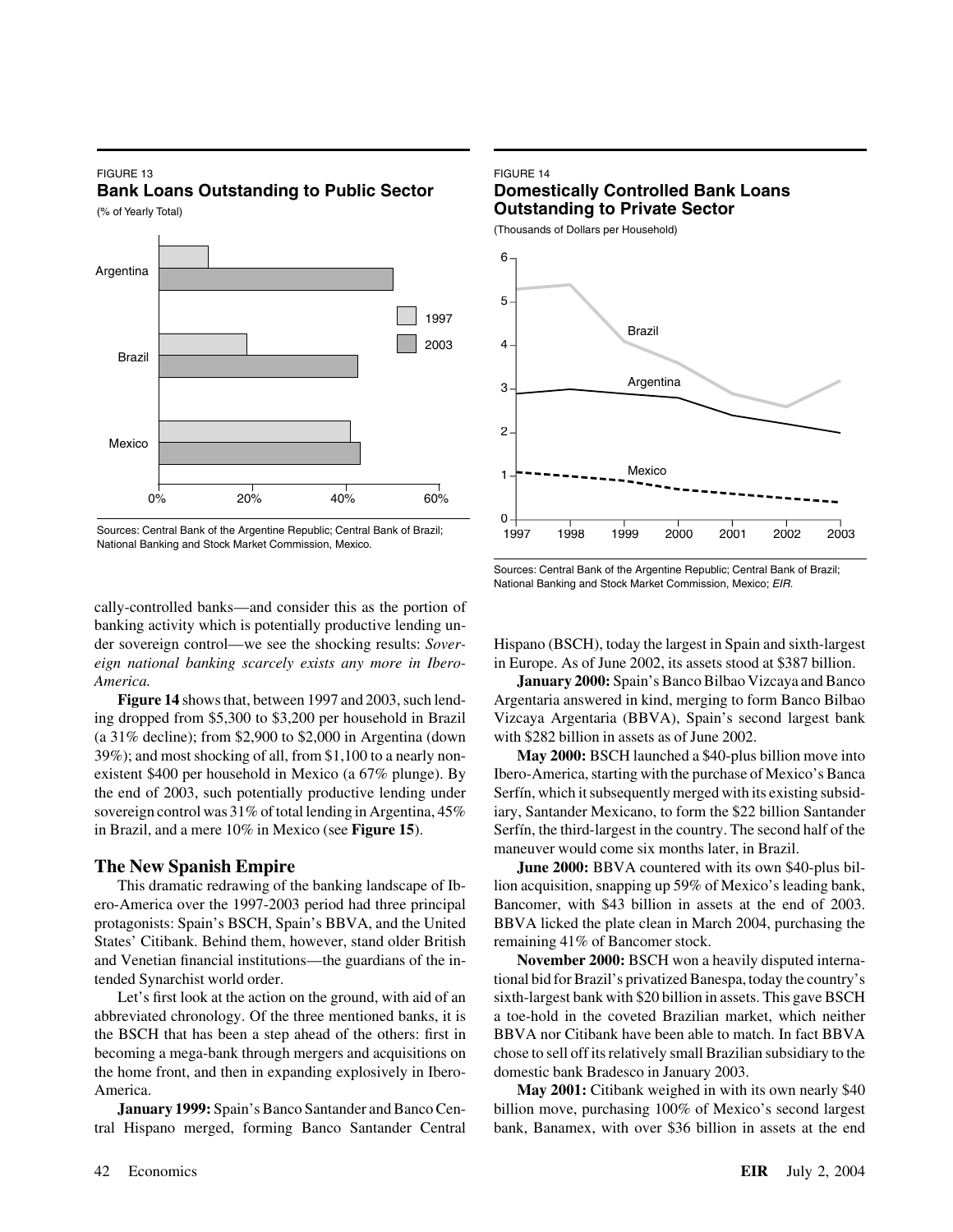### FIGURE 15 **Composition of Loans Outstanding per Household**

(% of Total, 2003)



Source: Central Bank of the Argentine Republic; Central Bank of Brazil; National Banking and Stock Market Commission; *EIR.*

of 2003.

In less than a year and a half, these four mega-acquisitions<br>had changed the banking landscape of the continent, dwarfing<br>other significant moves such as Scotiabank's November 2000 purchase of Mexico's \$9 billion Inverlat, Sudameris's pro-**Assets Assets 97-03 Total Assets** gressive buyout of Peru's \$3 billion Wiese, and HSBC's August 2002 takeover of Mexico's \$15 billion Bital.

BSCH put the icing on its cake with the April 2002 acquisition of  $35\%$  of Chile's Santiago bank, and then merged it in August of that year with their existing holding, Banco Santander, to form the country's number-one bank today, with \$27 billion in assets. And in Venezuela they similarly merged their two holdings in August 2002 to form Banco de Venezuela, the country's third-largest bank.

BBVA, likewise, followed its giant Bancomer operation with smaller moves, including the purchase of Chile's Bhif bank, the country's eighth-largest with \$9 billion in assets.

When the smoke had cleared, BSCH, BBVA and Citibank were the number-one, -two, and -three foreign banks in Ibero-America, respectively. Together, they had more than doubled their combined assets between 1997 and 2003, amassing a Sources: Argentina: Central Bank; Brazil: Central Bank; Chile: Superinten-<br>Sources: Argentina: Central Bank; Brazil: Central Bank; Chile: Superinten-<br>dency: Mexico: National Banking and Stock Market Commission; Peru: Super

Today, BSCH gets half of its revenue and over a quarter and other Financial Institutions; Salomon Smith Barney. of its total profits from its Ibero-American operations—as does BBVA. For both banks, their activities now include a dominant presence in the adminstration of privatized pension presence (52% of the total) than in the banking system. In this funds, which became a big business beginning in the mid- sector, BBVA is top dog, administering more than 25% of 1990s and today amount to some \$90 billion in assets in Ibero- the total Ibero-American market. BSCH is in second place, America. In pensions, foreign companies have an even larger followed by Citibank in third.

|    |                 | 1997<br>Assets | 2003<br>Assets | Change<br>97-03 | 2003 % of<br><b>Total Assets</b> |
|----|-----------------|----------------|----------------|-----------------|----------------------------------|
| 1  | BSCH            | 57             | 77             | 35%             | 9%                               |
| 2  | <b>BBVA</b>     | 26             | 66             | 153%            | 8%                               |
| 3  | Citibank        | 16             | 58             | 263%            | 7%                               |
| 4  | <b>HSBC</b>     | 46             | 31             | $-32%$          | 4%                               |
| 5  | ABN Amro        | na             | 28             | na              | 3%                               |
| 6  | JP Morgan Chase | na             | 17             | na              | 2%                               |
| 7  | <b>Boston</b>   | 10             | 16             | 63%             | 2%                               |
| 8  | Deutsche Bank   | na             | 15             | na              | 2%                               |
| 9  | Scotiabank      | 22             | 13             | -42%            | $1\%$                            |
| 10 | Sudameris       | na             | 3              | na              | $0\%$                            |
|    | Spanish banks   | 83             | 143            | 72%             | 17%                              |
|    | Top 3 banks     | 99             | 201            | 103%            | 24%                              |
|    | Top 10 banks    | na             | 324            | na              | 38%                              |
|    | Total           | 882            | 850            | 4%              | 100%                             |
|    |                 |                |                |                 |                                  |

dency; Mexico: National Banking and Stock Market Commission; Peru: Super-<br>intendency of Banks and Insurance; Venezuela: Superintendency of Banks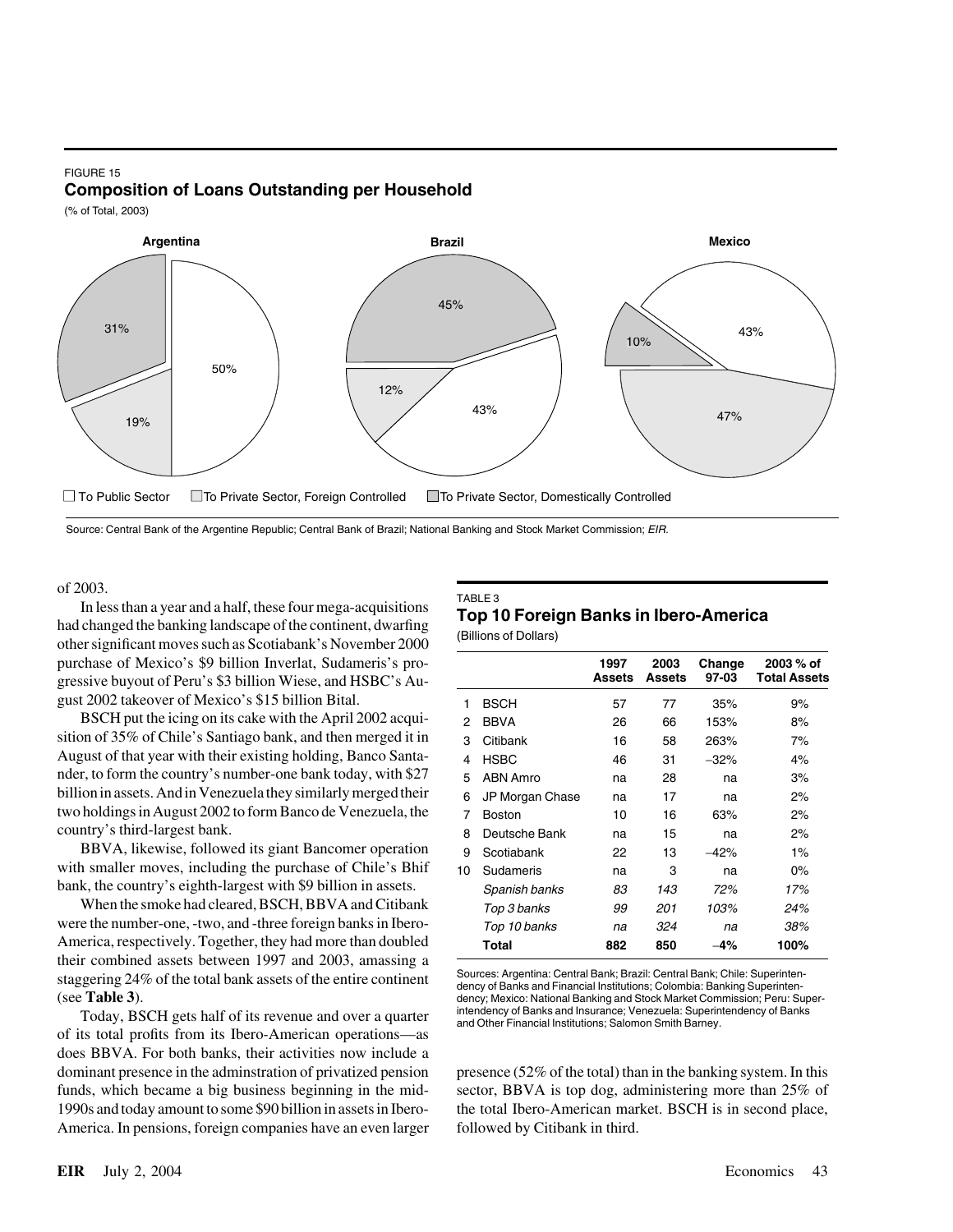

*. . .And so was his great-grandfather. Emilio Bot´ın-Sanz de Sautuola y* García de los Ríos, *President of the Banco Santander Central Hispano (BSCH) of Spain, is a fourth-generation banker, whose great-grandfather founded the original Banco de Santander in 1857.*

# **And Its Controllers**

In our first visit to the scene of the crime, back in August 1997,*EIR*'s feature included a section entitled "Meet the New Owners," which presented profiles of a number of Britishdominated and/or drug-linked foreign banks, which remain important players in Ibero-America today: Banco Bilbao<br>Vizcaya (BBV), Hongkong and Shanghai Banking Corp.<br>(HSBC), Scotiabank, JP Morgan, and others (see *EIR*, Aug. *Goya. "This poor animal has been driven mad by Genealogi* earlier *EIR* coverage for an in-depth picture of the controlling interests behind this institution, and its seedy activities—such as sponsoring and covering up the drug money laundering Like his father and grandfather before him, the current

to the revealing case of the Banco Santander Central Hispano

The Banco de Santander is an old-line financial institution, owned since its creation by the super-rich, and well- Emilio runs the bank personally, like the patriarch that he de Sautuola y García de los Ríos, is often listed as the wealthi-<br>
est man in Spain. (In 1999, *Forbes* put his net worth at \$3.4<br>
Trained in Law and Economics at the Jesuit-run Univerbillion.) He is the great grandson of the bank's founder, Emithe financial needs of the trade links between the northern



crimes of the convicted Raúl Salinas de Gortari in Mexico.<sup>4</sup> Emilio Botín takes pride in his bloodline, and intends to keep Here we turn our attention, for the remainder of this study, the bank in the family. His likely successor is rumored to be the revealing case of the Banco Santander Central Hispano his daughter, the Harvard and JP Morgan-t (BSCH), as it best typifies the real nature of the foreign bank- Bot´ın, who currently sits on the BSCH board and is president ing takeover of Ibero-America.<br>The Banco de Santander is an old-line financial institu-<br>is also on the BSCH board.

named, Botín family ("botín" is Spanish for "loot," or is. At BSCH, according to a popular Madrid joke, there are "booty.") Santander's current President, Emilio Botín-Sanz only two kinds of employees: *Botines* and *botones* (Spanish

est man in Spain. (In 1999, *Forbes* put his net worth at \$3.4 Trained in Law and Economics at the Jesuit-run Univerlio Botín y López, who established the bank in 1857 to meet from his father, Emilio Botín-Sanz de Sautuola y López, in the financial needs of the trade links between the northern 1986. Father and son were both committed, a Spanish port of Santander and Ibero-America. Spanish daily *El Mundo*, to "the end of Santander bank's vocation as an industrial bank, and the beginning of its sole 4. See Richard Freeman, "Money-Laundering Scandal Could Rock Citibank, dedication to traditional financial business. . . . Botin has al-Fed," *EIR*, June 7, 1996; also John Hoefle and Scott Thompson, "Corrupt ways been in favor of a model of pure banking." This approach Fed Runs Economic Warfare To Prop Up Banks," *EIR*, July 30, 1993. guided the bnak's major mergers and acquisitions over the